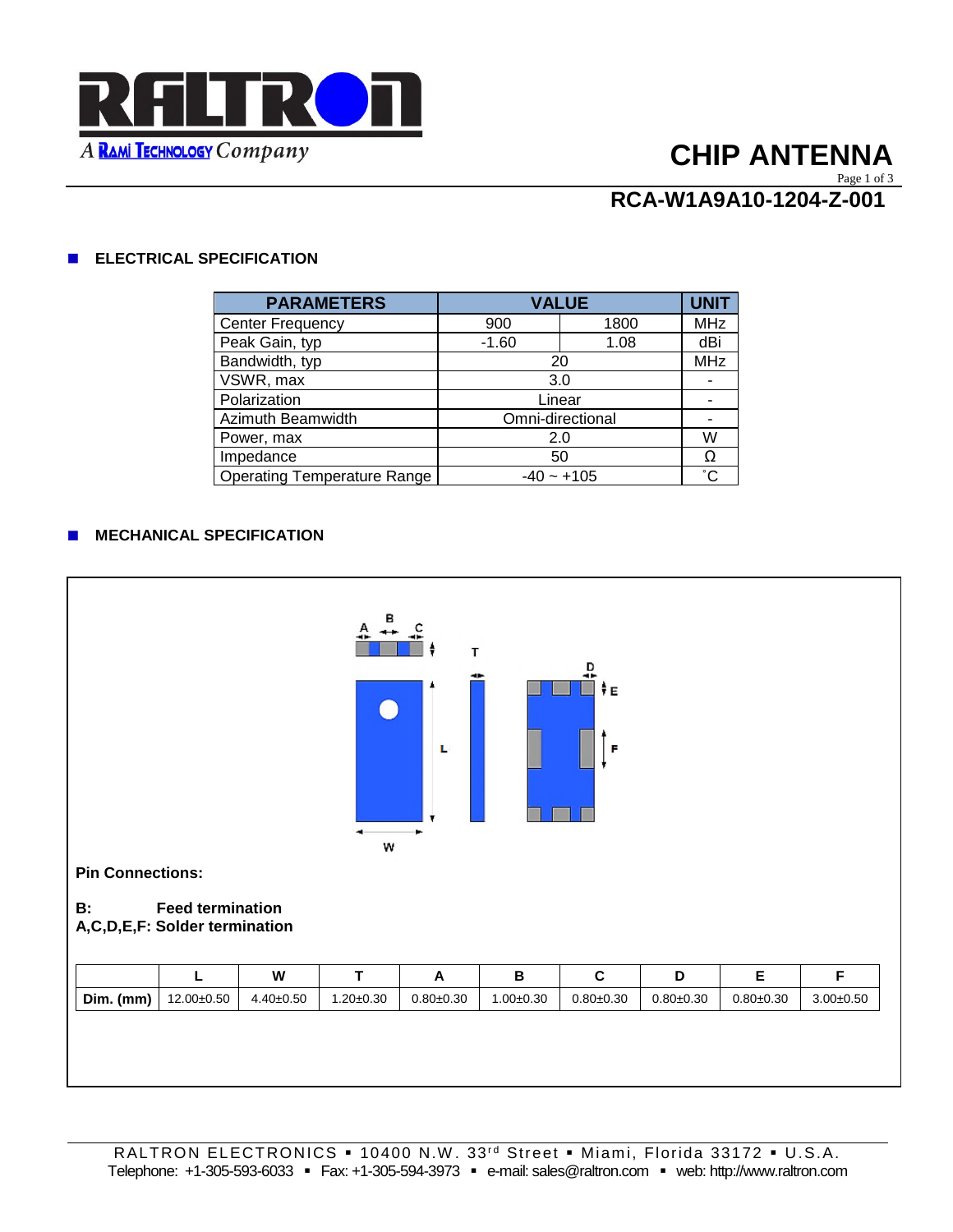

# **CHIP ANTENNA**

Page 2 of 3

**RCA-W1A9A10-1204-Z-001**

## **EVALUATION BOARD**



Unit: mm

## **RECOMMENDED SOLDERING PATTERN**